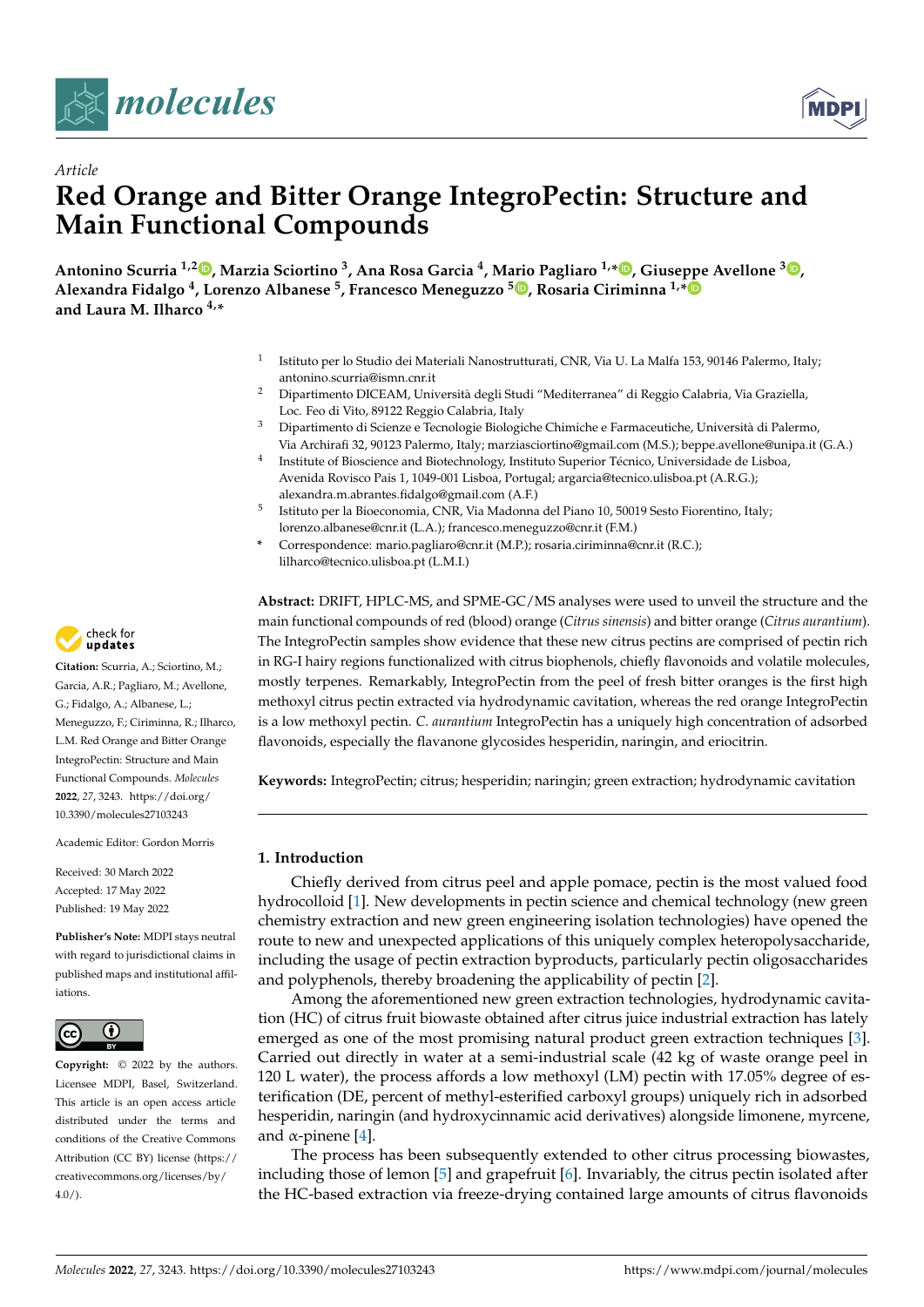and terpenes, with a uniquely low DE. Accordingly, we dubbed these whole citrus pectins "IntegroPectin" to differentiate them from conventional citrus pectin industrially extracted via conventional acid hydrolysis of citrus or apple juice processing waste.

The latter is a high-methoxyl ( $DE > 50\%$ ), highly degraded form of natural pectin, having lost during hydrolysis most "hairy" rhamngalacturonan (RG-I and RG-2) regions during the acid hydrolytic extraction, leaving most of the "smooth" homogalacturonan (HG) regions with a few neutral sugar units bound to the main galacturonic acid chain [\[7\]](#page-9-6). Beyond use as a hydrocolloid and texturizing agent in the food and beverage industries, commercial pectin finds applications in, for example, the biomedical industry where it is chiefly used as a biocompatible glue [\[8\]](#page-9-7).

Herein, we now report the outcomes of the first structural and chemical investigations of IntegroPectin biopolymers obtained from bitter orange and blood orange biowaste (referred as IP-bitter and IP-blood, respectively) by the aforementioned HC process carried out in water only (i.e., without the addition of chemical reactants or organic solvents). The structure of the pectin samples was characterized by diffuse reflectance infrared Fourier transform (DRIFT) spectroscopy. The high-performance liquid chromatography– mass spectrometry (HPLC–MS) technique was used to detect and quantify biophenols in hydroalcoholic extracts. Volatile compounds in both *Citrus* pectins were identified by solid-phase microextraction (SPME) gas chromatography coupled to mass spectrometry (SPME-GC/MS).

Characterized by numerous health-beneficial bioactive compounds such as flavonoids (mainly hesperidin in the juice and peel), limonoids (limonoid glucosides abundant in juice and pulp and limonoid aglycones in the seeds) and anthocyanins (malvidin-3-*O*glucoside), blood orange is a highly valued sweet orange (*Citrus sinensis*) variety [\[9\]](#page-9-8). Not used as an edible fruit due to its bitter and sour taste, bitter orange (*Citrus aurantium*), in its turn, is particularly rich in phenolic acids (mainly ferulic acid and *p*-coumaric acid) contained both in the pulp and in the peel [\[10\]](#page-9-9), alongside naringin, neohesperidin, and rutin chiefly contained in the peel [\[11\]](#page-9-10). Finally, concentrated in the peel of bitter oranges are high levels of a protoalkaloid and *p*-synephrine, with sympathomimetic activity and high lipolytic action in human adipose tissue, thanks to which bitter orange standardized extracts are used as a safe (at the commonly used doses) weight loss/weight management dietary supplement [\[12\]](#page-9-11).

#### **2. Materials and Methods**

#### *2.1. Biophenol-Rich Extract Preparation*

Both IntegroPectin materials were obtained using the HC-based extractor previously described in detail [\[4\]](#page-9-3). For red (blood) orange IntegroPectin, a 40 kg sample of industrial waste orange peel kindly donated by OPAC Campisi Società Cooperativa Agricola (Siracusa, Italy) was processed. For bitter orange IntegroPectin, fresh oranges owned by one of the authors (A.S.) were collected and peeled by hand, and the resulting orange peel waste was processed via HC under the same conditions previously used to process orange peel waste [\[4\]](#page-9-3). Following cavitation, aliquots of the resulting aqueous mixture were filtered to remove the cellulosic insoluble fraction after which the resulting clear solution was freezedried using a Labconco (Kansas City, MO, USA) FreeZone 4.5 lyophilizer. The resulting IntegroPectin samples were extracted with aqueous ethanol. In detail, for every material a 600 mg aliquot was extracted in a 100 mL flask with a 50 mL aliquot of EtOH/H<sub>2</sub>O (4:1, *v*/*v*) solution. The extraction was carried out under sonication (150 W) for 15 min using a Transsonic 460 H ultrasonic bath (Elma Hans Schmidbauer, Singen, Germany) operating at 35 kHz. During extraction, the temperature was monitored with a thermometer placed inside the ultrasonic bath. Figure S1 in the Supplementary Materials shows evidence that both IntegroPectin samples remain colored even after the extraction.

After sonication, the content of each flask was transferred to a centrifuge tube to undergo centrifugation at 10,000 rpm for 10 min in an Allegra (Beckman Coulter, CA, USA) X-22 R centrifuge. A small sample of the supernatant of both samples was thus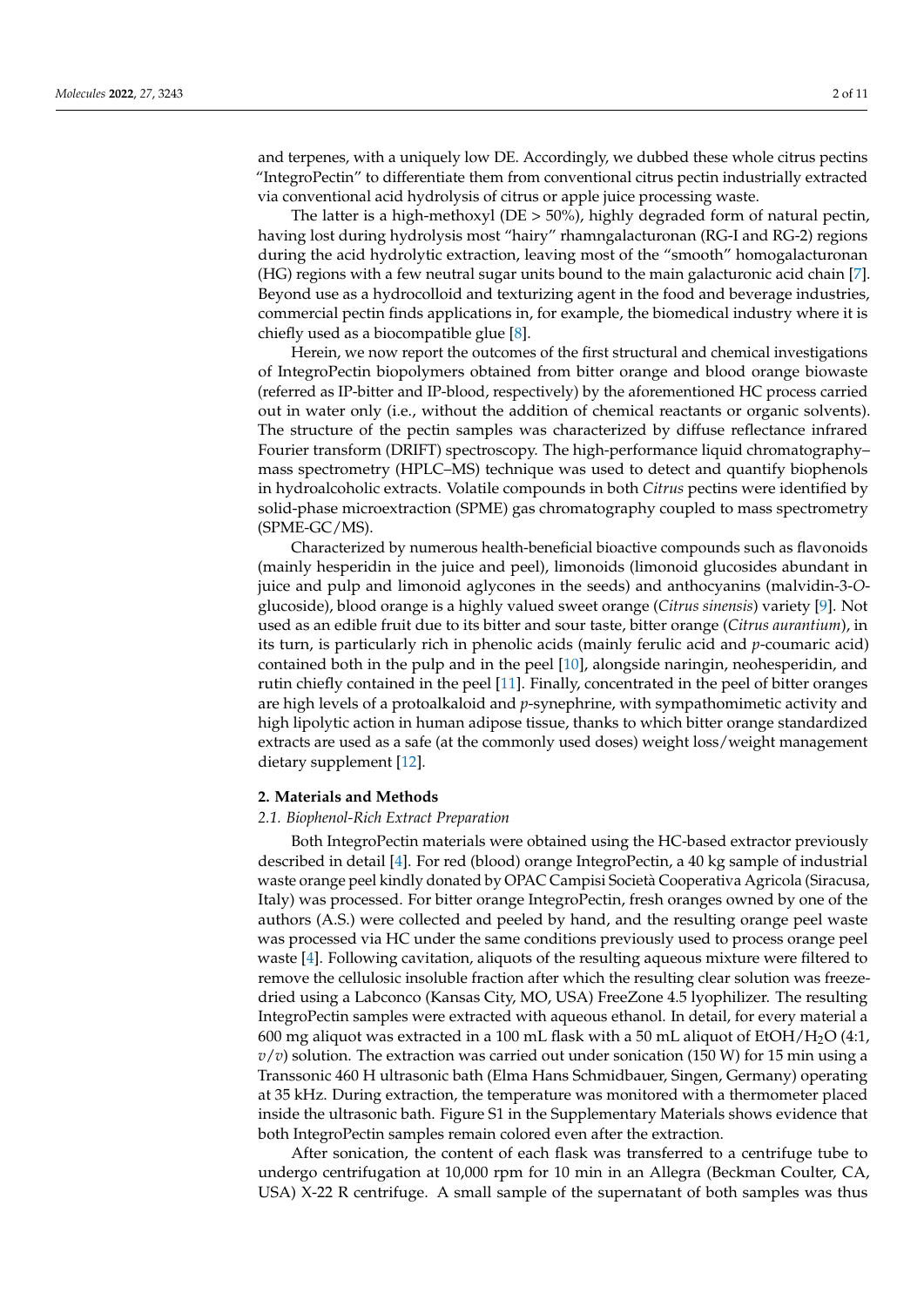added to glass vials for analysis. In order to check whether, and to what extent, the room temperature extraction leaves unextracted biophenols, for *C. aurantium* IntegroPectin a subsequent extraction of the pectin sample extracted at room temperature was conducted with the same aqueous ethanol mixture, but this time at 90 °C.

### *2.2. DRIFT Analysis*

The DRIFT spectroscopy investigation was carried out using a Bruker (Billerica, MA, USA) Vertex 70 FTIR spectrometer equipped with a wide band MCT detector and a Specac selector, in the range  $4000$  to  $500$  cm $^{-1}$ , at  $4$  cm $^{-1}$  resolution. The spectra were the result of ratioing 200 co-added single beam scans for each sample (ground pectin powder diluted in ground FTIR-grade KBr, in the appropriate proportion to assure the validity of the Kubelka–Munk assumptions) [\[13\]](#page-10-0) against the same number of scans for the background (ground KBr). The spectra were transformed to Kubelka–Munk units using the OPUS software (Bruker Optics, Ettlingen, Germany) and further processed using the Origin software (OriginLab Corporation, Northampton, MA, USA).

## *2.3. HPLC–MS Analysis*

The HPLC–MS analyses were conducted using an Alliance e2695 (Waters, Milford, MA, USA) HPLC system equipped with autosampler, degasser, and a column heater coupled with a Q-Tof Premier (Waters, Milford, MA, USA) quadrupole time-of-flight mass spectrometer. The compounds were separated by a Thermo Scientific (Thermo Fisher Scientific, Waltham, MA, USA) Hypersil Gold HPLC C18 column (50 mm, 2.1 mm I.D., particle size 1.9  $\mu$ m), kept at 20 °C, that injects a 5  $\mu$ L volume sample. All samples were injected in duplicate using a thermostat autosampler kept at  $4 °C$ . The HPLC analyses were carried out using a mixture of 0.1 wt% aqueous formic acid and 0.1 wt% formic acid methanolic solution at 0.25 mL/min flow rate. Elution started with 95% aqueous formic acid and 5% methanol formic acid that was maintained isocratic for one minute. In the subsequent 14 min, the solvent becomes 100% MeOH, remaining isocratic for the subsequent 5 min (from min 15 to min 20). After 30 s, the eluting solvent mixture is reverted to 95% aqueous formic acid and 5% methanolic formic acid, and kept as such for another 30 s. The whole run lasted 21 min. Every sample was injected twice. The concentration values reported in the following are the average of the two values measured.

Quantification of naringenin, naringin, hesperidin, eriocitrin, and gallic acid was carried out using commercial samples of the phenolic compounds obtained from Sigma Aldrich (Gallarate, Italy) as standards. For the remaining compounds, we used the calibration curve of naringin for the detection of flavonoid glycosides, the calibration curve of naringenin for the detection of flavonoids, and the calibration curve of gallic acid for the assessment of other biophenols.

The MS experiments were performed on Q-Tof Premier using dynamic range enhancement (DRE) as the acquisition mode that avoids MCP saturation, maintaining a fairly good sensitivity. This allows to correctly quantify very abundant as well as trace level compounds, providing results suitable for statistical analysis. Atmospheric pressure electrospray ionization (ESI) in negative mode was used under the following conditions: capillary, 2.0 kV; extraction cone, 2.0 V; ion guide, 2.0 V; source temperature 80 °C; cone gas, N<sub>2</sub>, flow 35 L h<sup>-1</sup>; and desolvation gas, N<sub>2</sub>, flow 300 L h<sup>-1</sup>. Figures S2–S6 in the Supplementary Materials display the LC chromatograms for both IntegroPectin hydroalcoholic extracts along with the mass spectra of selected biophenols identified in said extracts.

#### *2.4. SPME-GC/MS Analysis*

The SPME-GC/MS experiments were carried out by performing the GC–MS analysis of the volatile compounds released in the headspace of a closed vial upon SPME using a thin polymer coating fixed to the solid surface of a DVB/CAR/PDMS fiber. This enabled the direct identification of the volatile compounds by comparison with the mass spectra of authentic standards. A Thermo Fisher Scientific (Waltham, MA, USA) TSQ 800 triple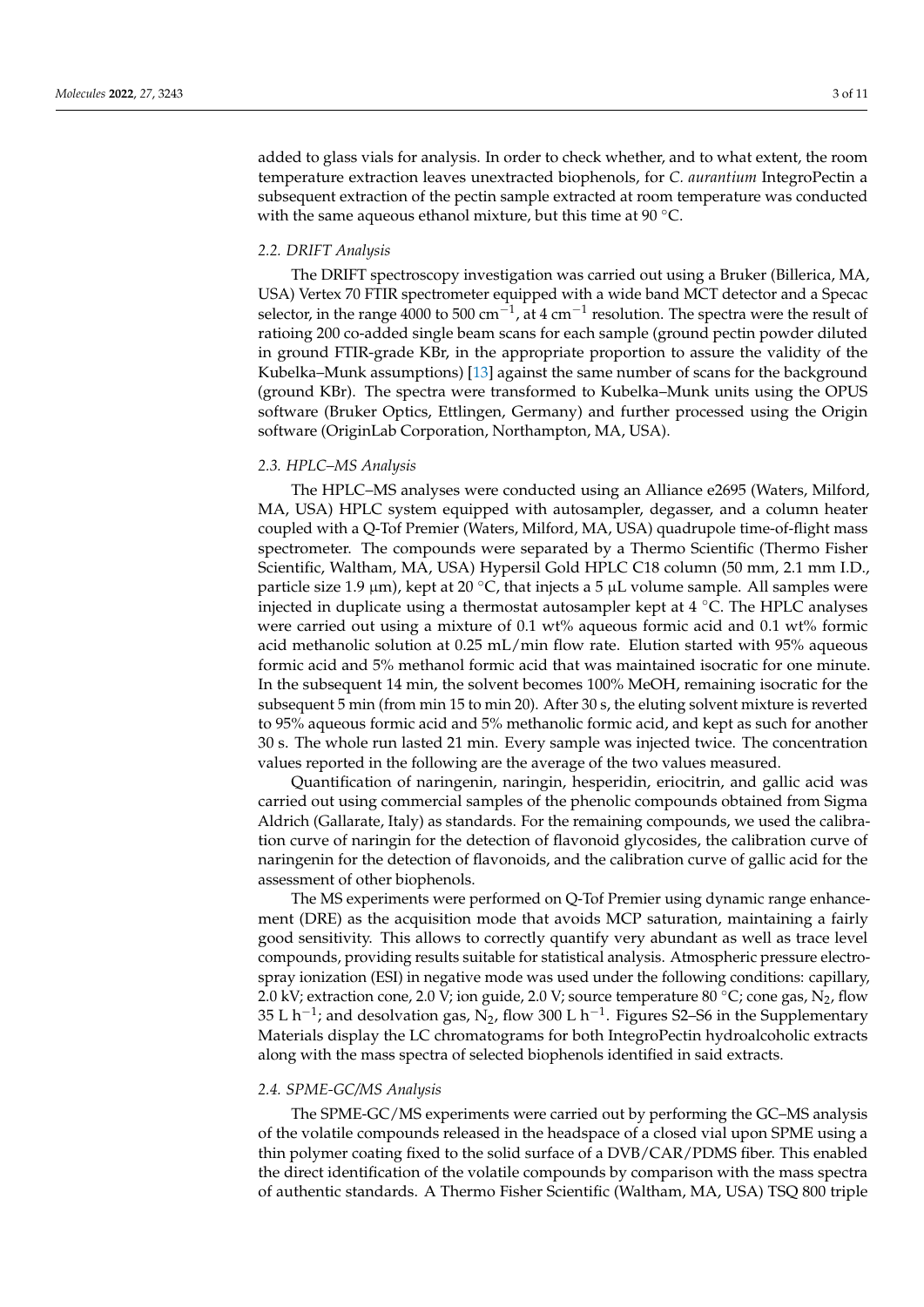quadrupole mass spectrometer and a Thermo Fisher Scientific Trace 1310 gas chromatograph analyzer were used for the GC–MS analyses. The analytical conditions used appear in Table [1.](#page-3-0) The injections took place in splitless mode at 260 °C. The mass analysis was carried out under conditions of electronic ionization (EI) with an ionization energy of 70 eV.

| Sample/Matrix:        | 0.362 g freeze-dried, ground red orange IntegroPectin; 0.683 g<br>freeze-dried, ground bitter orange IntegroPectin                    |
|-----------------------|---------------------------------------------------------------------------------------------------------------------------------------|
| SPME fiber:           | 50/30 µm DVB/CAR/PDMS                                                                                                                 |
| Sample equilibration: | 24 h, room temperature                                                                                                                |
| Extraction:           | 2 min for red orange IntegroPectin, headspace, room temperature;<br>20 s for bitter orange IntegroPectin, headspace, room temperature |
| Column:               | ZB-WAX Phenomenex, L = 30 m $\times$ I.D. = 0.25 mm $\times$ df = 0.25 µm                                                             |
| Oven:                 | 50 °C (0 min), 10 °C/min to 250 °C (5 min)                                                                                            |
| Injection T:          | 260 °C                                                                                                                                |
| Detector:             | Triple quadrupole                                                                                                                     |
| Scan range:           | Full scan, $m/z$ 50–500                                                                                                               |
| Carrier gas:          | He $99.9999\%$ , 1 mL/min constant flow                                                                                               |
|                       |                                                                                                                                       |

<span id="page-3-0"></span>**Table 1.** Conditions employed for the SPME-GC/MS analysis.

The IntegroPectin samples were left in closed vials at room temperature to equilibrate for 24 h before sampling. The extraction of volatile components accumulated in the headspace took place by injecting the coated fiber in the headspace and leaving the fiber to adsorb the volatiles for 2 min in the case of red orange pectin, and 20 s in the case of bitter orange pectin. After that, the fiber was withdrawn from the vial and inserted into the hot GC injector. In order to avoid carry over effects or artifact formation, blank runs were carried out every three analyses. Prior to use, and between consecutive analyses, the fiber was conditioned in a GC injector at 260  $\degree$ C for 3 h to remove contaminants. Nonetheless, siloxane contaminants most likely derived from the injector led to the appearance of interference siloxane peaks in the chromatogram that were readily identified.

The fiber used for sampling both bitter and red orange pectin used a divinylbenzene/carboxen/polydimethylsiloxane (DVB/CAR/PDMS, 50 µm the DVB layer and 30 µm the CAR/PDMS layer) coating suitable for analyte group flavors (volatiles and semivolatiles). In order to assess the best extraction time for this coating, several preliminary tests at increasing extraction times (20 s, 1 min, 2 min, and 5 min) were investigated (data not shown). The 2 min microextraction time was identified as optimal to reproduce the extraction procedure for red orange pectin and the 20 s time was chosen for bitter orange pectin. Attribution of compounds corresponding to the chromatographic peaks was performed by comparing the corresponding mass spectra with those of the NIST 11.0 and Wiley 7.0 mass spectrum libraries, verifying the fragmentation through a careful study of the EI spectra. Furthermore, the results were confirmed using the following standard compounds purchased by Sigma Aldrich (Gallarate, Italy): α-pinene, 1-pentanol, *trans*-linalool oxide, 2,3-butanediol, α-linalool, 1,3-butanediol, α-terpineol, *d*-limonene, 1,3-bis(1,1-dimethylethyl)-benzene, 1-hexanol, phenylethyl alcohol, and 3-hexen-1-ol.

#### **3. Results and Discussion**

## *3.1. DRIFT Structural Analysis*

The DRIFT spectra in Figure [1](#page-4-0) (500–2000 cm<sup>-1</sup> region) show the typical features of pectin, with differences in the relative intensities and frequencies of some fingerprint bands.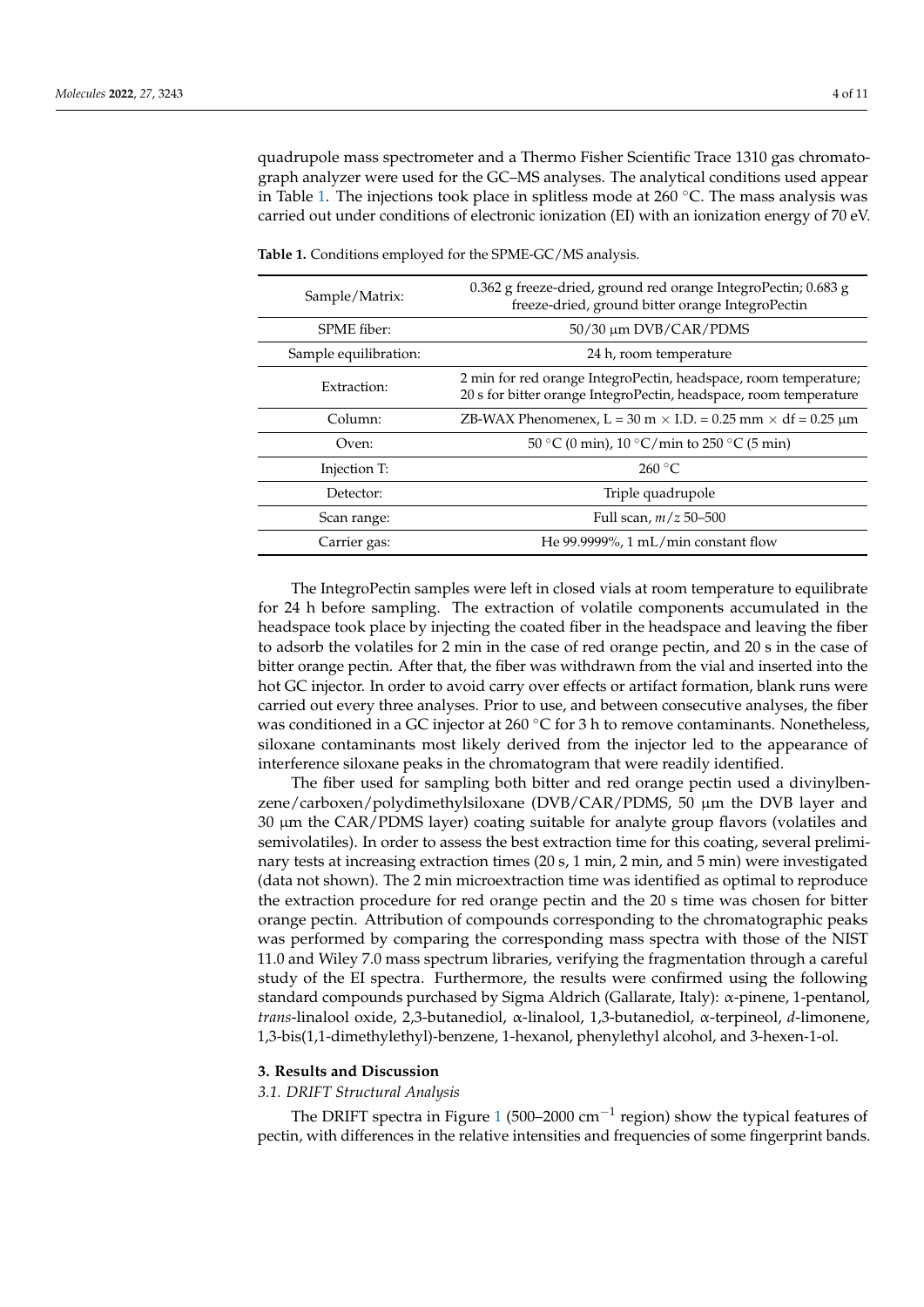<span id="page-4-0"></span>

**Figure 1.** DRIFT spectra of the pectin samples in the 500–2000 cm−<sup>1</sup> region, normalized to the  $v_{\rm as}$ COO<sup>-</sup> band carboxylate groups, at ~1610 cm<sup>-1</sup>.

The strong bands in the 1550–1800 cm $^{-1}$  region, with maxima at 1610, 1643 (IP-bitter) and 1730 cm<sup>-1</sup>, are assigned to the stretching modes of carboxylate groups ( $v_{as}COO^-$ ), carbonyl groups from non-esterified hydrogenated acidic carbonyl groups ( $vC=O<sub>acid</sub>$ ) and esterified galacturonic acid ( $vC = O_{\text{ester}}$ ), respectively [\[14\]](#page-10-1). In this region, the relative intensities of the ester-related components are much higher for IP-bitter pectin, suggesting a higher degree of esterification.

The 1200–1550 cm<sup>-1</sup> region is dominated by CH<sub>x</sub> and C-O-H deformation modes, partially overlapped with ester-related stretching modes [\[15,](#page-10-2)[16\]](#page-10-3). These include: the  $\delta_{\rm in}$ C-O-H (from alcohol hydroxyl groups in the pyranose rings of the pectin chain) at ~1236 cm $^{-1}$ , the νC-O-C<sub>ester</sub> at ~1330 cm<sup>-1</sup>, the  $v_s$ COO<sup>-</sup> at ~1420 cm<sup>-1</sup>, and the δ<sub>s</sub>CH<sub>3</sub> and δ<sub>as</sub>CH<sub>3</sub> (from ester methyl groups in the galacturonic rings and rhamnose rings of the pectin backbone) at 1336 and 1520  $\rm cm^{-1}.$ 

The 950–1200 cm<sup>-1</sup> region contains a set of very intense bands typical of pectin, partially overlapped, assigned to skeletal stretching modes (νC-C and νC-O-C) of the pyranose rings and of the glycosidic bonds, and to a combination of the νC-OH and νC-C modes from the pyranose rings [\[17,](#page-10-4)[18\]](#page-10-5). The 500–950 cm<sup>-1</sup> region contains the bands related to the external deformation vibrations of methyl, methylene, and methine groups ( $\rho$ CH<sub>x</sub>) and  $δ$ C-H) [\[14\]](#page-10-1).

The degree of esterification of each pectin (percent of esterified carboxyl groups) was obtained by spectral analysis of the 1550–1800 cm<sup>-1</sup> region, as the ratio of ester carboxyl to total carboxyl peak areas (Equation (1)) [\[15,](#page-10-2)[19\]](#page-10-6):

$$
DE = \Sigma A_{\nu C=Oester} / (\Sigma A_{\nu C=Oester} + A_{\nu C=Oacid} + A_{\nu asCOO}^{-})
$$
 (1)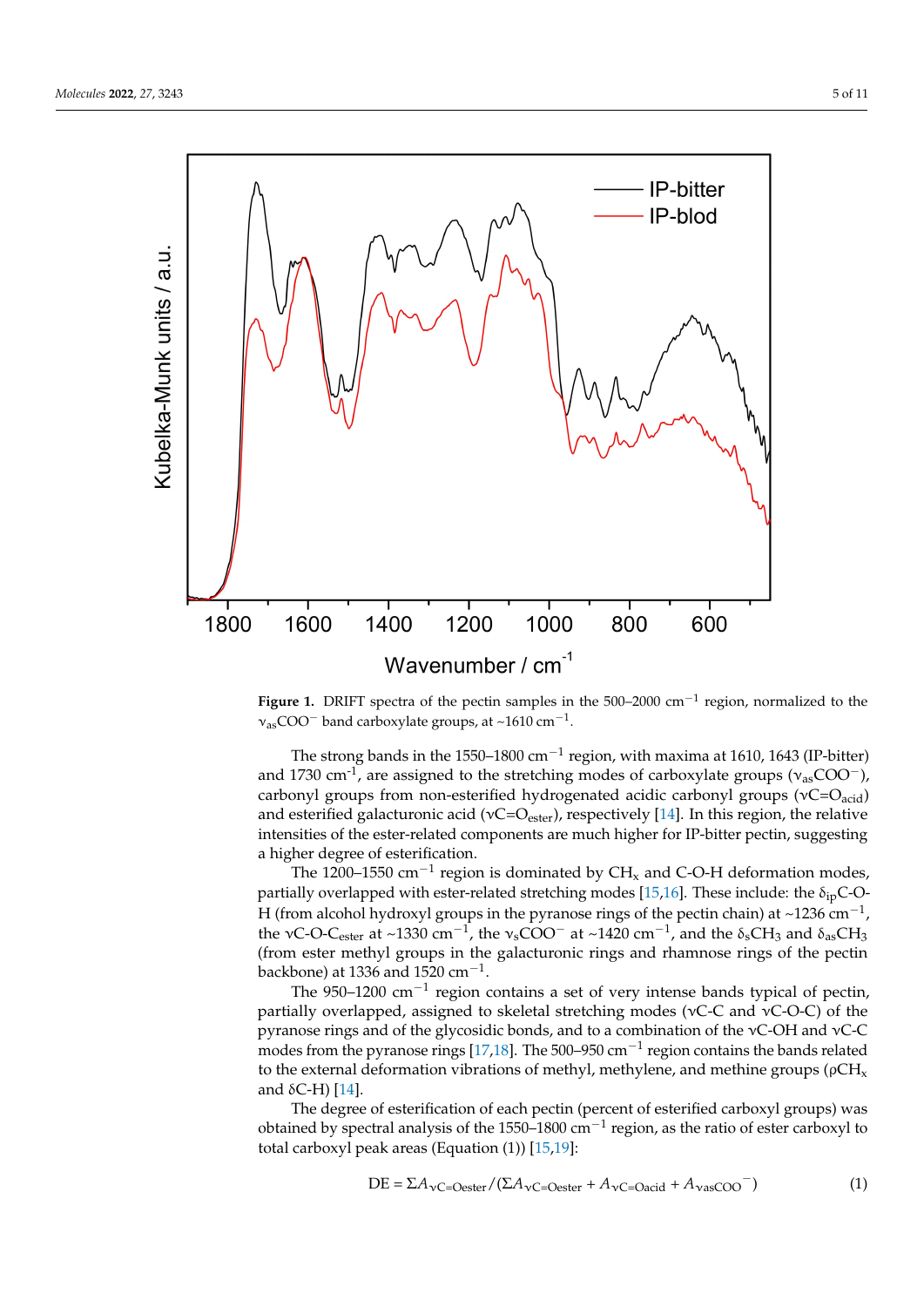The amount of galacturonic acid-rich (HG) regions of pectin are not calculated, but they are proportional to the ratio described by Equation (2) [\[15\]](#page-10-2):

$$
HG \alpha (\Sigma A_{\nu C=O} + A_{\nu a s COO}^-) / (\Sigma A_{\nu C\text{-}O\text{-}C} + \Sigma A_{\nu C=O} + A_{\nu a s COO}^-)
$$
 (2)

The νC=O and νasCOO<sup>−</sup> band areas of the samples were estimated by decomposing the 850–1800 cm<sup>-1</sup> region into a sum of Gaussian components, using a nonlinear leastsquares fitting [\[15\]](#page-10-2). The components' centers and integrated areas are summarized in Table [2](#page-5-0) for the two samples, as well as the values obtained for DE and to quantities proportional to HG regions.

<span id="page-5-0"></span>Table 2. Decomposition results of the 850–1800 cm<sup>-1</sup> region of the DRIFT spectra.

| Assignment                                                  | IP-Bitter        |       | IP-Blood         |      |
|-------------------------------------------------------------|------------------|-------|------------------|------|
|                                                             | $Center/cm^{-1}$ | Area  | $Center/cm^{-1}$ | Area |
|                                                             | 1749             | 3.80  | 1754             | 1.16 |
| $v(C=O)_{\text{methyl-ester}}$<br>$v(C=O)_{\text{ester}}$   | 1717             | 19.80 | 1731             | 7.09 |
| $v(C=O)$ <sub>carboxylic acid</sub>                         | 1641             | 8.45  | 1663             | 9.25 |
| $v_{\rm as}$ (COO <sup>-</sup> )                            | 1592             | 8.11  | 1603             | 8.10 |
| $\nu(C-O-C)$ <sub>pyranose</sub> + $\nu(C-OH)$ + $\nu(C-C)$ | 1138             | 2.61  | 1145             | 2.48 |
|                                                             | 1109             | 1.77  | 1110             | 2.28 |
|                                                             | 1081             | 3.61  | 1076             | 4.02 |
|                                                             | 1054             | 2.49  | 1051             | 0.33 |
|                                                             | 1020             | 4.59  | 1023             | 4.71 |
|                                                             | 989              | 1.53  | 970              | 0.99 |
|                                                             | <b>DE</b>        | 0.59  | DE               | 0.32 |
|                                                             | $HG \alpha$ to   | 0.71  | $HG \alpha$ to   | 0.63 |

Although both pectins were extracted by the same procedure (though bitter oranges were not industrially squeezed to extract the juice), the IntegroPectin from bitter orange is an HM pectin with DE = 59%, whereas blood orange IntegroPectin is a LM pectin with DE of 32%. This outcome has known consequences in terms of applications and demand, as LM pectins tend to form gels electrostatically, in the absence of sugar and in a broad pH range (2–7), in the presence of a small amount of divalent cations such as  $Ca^{2+}$  [\[20\]](#page-10-7). The outcome is another proof of the dependence of DE on the extraction method, but also on the fruit source and its processing [\[21\]](#page-10-8).

The DE of blood orange waste IntegroPectin, in its turn, is close to that of pectin extracted from blood orange waste via microwave-assisted hydrodiffusion in water  $(DE = 25\%)$  under acid-free conditions [\[21\]](#page-10-8).

For comparison, pectin extracted from blood orange peel at pH 3 and at 100 ◦C has a high degree of methylation (>60%) and 81% galacturonic acid content [\[22\]](#page-10-9). This shows that the HC-based extraction acts similarly to extraction in a single-mode microwave cavity system which promotes rapid pectin de-esterification [\[23\]](#page-10-10). Indeed, also in the case of bitter orange, when the extraction is carried out at pH 1.5 under microwave irradiation, the bitter orange pectin obtained is an LM pectin (DE of 1.5%) [\[24\]](#page-10-11).

The HC-based extraction, on the other hand, prevents the hydrolytic loss of the RG-I regions, particularly in the case of pectin derived from blood orange biowaste. Both pectins obtained, indeed, are rich in smooth HG regions, with bitter orange IntegroPectin having a substantially higher share of HG regions (71% vs. 63%). This points to higher quality of blood orange IntegroPectin not only because the latter is a valued LM pectin, but also because pectin molecules richer in hairy branched chains have a better and longer emulsifying activity, forming a thicker interfacial layer on the oil–water interface [\[25\]](#page-10-12). The structure, for example, provides stronger steric hindrance, promoting the long-term stability of the emulsion [\[26\]](#page-10-13).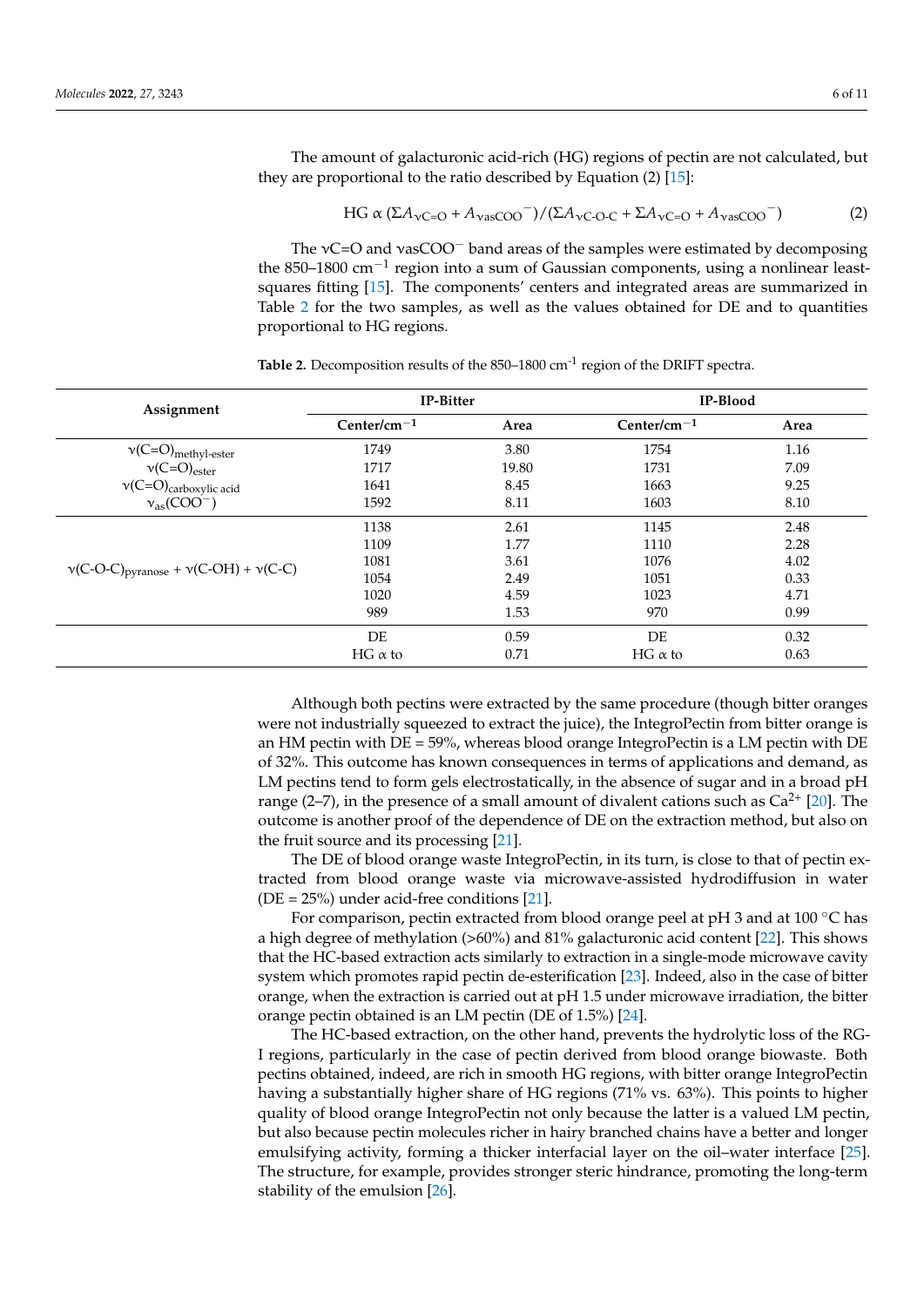#### *3.2. Biophenols*

Table [3](#page-6-0) lists the flavonoid and other phenolic compounds found using the highly sensitive HPLC–MS technique employed in red orange IntegroPectin, bitter orange IntegroPectin, and bitter orange IntegroPectin re-extracted at 90 ◦C.

| <b>Compound Class</b>     | <b>Red Orange</b><br>IntegroPectin<br>(mg/g) | <b>Bitter Orange</b><br>IntegroPectin<br>(mg/g) | <b>Bitter Orange</b><br>IntegroPectin<br>Re-Extracted at 90 °C<br>(mg/g) |
|---------------------------|----------------------------------------------|-------------------------------------------------|--------------------------------------------------------------------------|
| <b>Flavonoids</b>         |                                              |                                                 |                                                                          |
| Rutin                     | 0.131                                        |                                                 |                                                                          |
| Naringin                  | 2.004                                        | 47.164                                          | 9.494                                                                    |
| Naringenin                |                                              | 0.169                                           |                                                                          |
| Hesperidin                | 15.087                                       | 56.811                                          | 7.961                                                                    |
| Hesperetin                |                                              | 0.173                                           |                                                                          |
| Eriocitrin                |                                              | 14.765                                          | 1.690                                                                    |
| Diosmin                   |                                              | 0.286                                           | 0.055                                                                    |
| Phenolic acids            |                                              |                                                 |                                                                          |
| Caffeic acid              |                                              | 0.236                                           | 0.016                                                                    |
| Gallic acid               | 0.015                                        |                                                 |                                                                          |
| <b>Biophenols</b> (total) | 17.24                                        | 119.60                                          | 19.22                                                                    |

<span id="page-6-0"></span>**Table 3.** Phenolic compounds in red orange IntegroPectin, bitter orange IntegroPectin, and bitter orange IntegroPectin re-extracted at 90 ◦C.

Results in Table [3](#page-6-0) clearly show the abundance of phenolic compounds in both orange IntegroPectin samples, with a uniquely high concentration found in bitter orange IntegroPectin, amounting to 119.60 mg/g, namely nearly seven times higher than the amount found in red orange IntegroPectin. Furthermore, it is enough to treat the bitter orange IntegroPectin extracted with aqueous EtOH with another aliquot of the same solvent at higher temperature (90 °C), to extract another significant amount (19.22  $g/kg$ ) of biophenols.

Hesperidin (hesperetin 7-rutinoside), naringin (4',5,7-trihydroxyflavonone-7rhamnoglucoside), and eriocitrin (eriodictyol 7-rutinoside) are, by far, the most abundant compounds found in the bitter orange pectin. Hesperidin and naringin are the two main flavonoids found in the red orange pectin samples. Remarkably, and pointing to the well-known poor solubility of hesperidin and naringin in protic solvents [\[27\]](#page-10-14), a significant amount of the latter flavanone glycosides can be extracted at 90 ◦C from the bitter orange pectin sample already extracted at room temperature.

Diosmin (diosmetin 7-O-rutinoside) was only detected  $(0.285 \text{ mg/g})$  in the bitter orange pectic extract, whereas rutin (quercetin-3-O-rutinoside) was found (0.131 mg/g) only in the red orange pectic sample.

From a compositional viewpoint, these results are in agreement with previous findings for which bitter oranges possess a unique flavanone profile dominated by naringin, neoeriocitrin, and neohesperidin, with a total flavanone aglycones amount of about 48 mg/100 g fruit, significantly higher than that of sweet oranges (about 17 mg total flavanone aglycones/100 g) [\[28\]](#page-10-15). However, the amount of flavanone found at the surface of both citrus IntegroPectin samples is three orders of magnitude higher in the case of the IntegroPectin samples than in the fruit peel. This, once again, is due to the adsorption and concentration process taking place during the HC-based extraction process followed by freeze-drying of the aqueous extract rich in flavonoids released into the aqueous phase most likely with pectin acting as emulsifying agent. For comparison, the overall amount of biophenols found in grapefruit IntegroPectin, a powerful and broad-scope antibacterial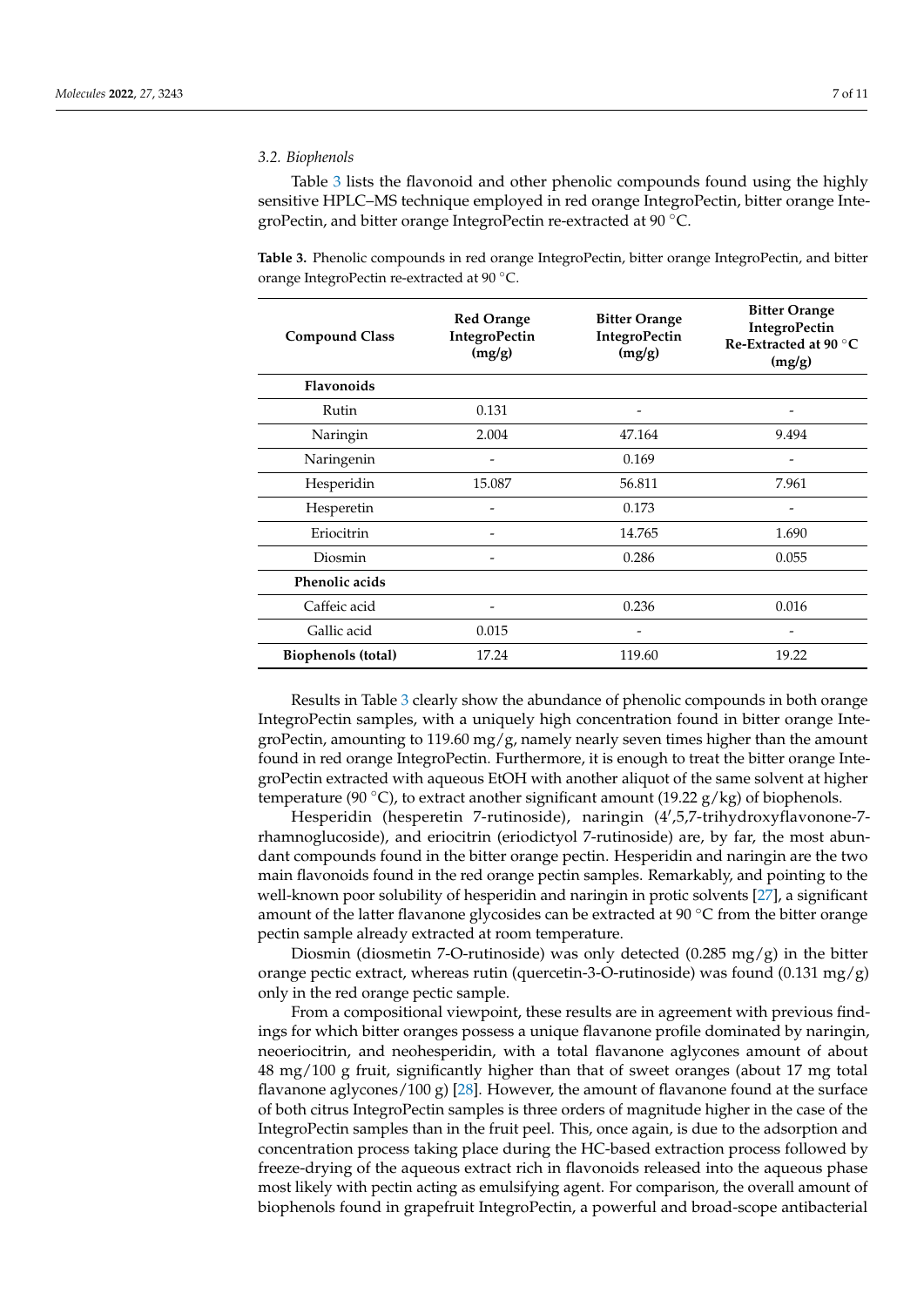agent [\[6\]](#page-9-5), was about 75 mg/g [\[29\]](#page-10-16). The high amount of naringin (47.16 mg/g), about half of that found in grapefruit IntegroPectin (73.66 mg/g), imparts the bitter taste to *C. aurantium* due to the sugar neohesperidose, in contrast to rutinose of hesperidin that causes these flavanones to have a neutral taste [\[30\]](#page-10-17).

Remarkably, the amount of eriocitrin found in *C. aurantium* IntegroPectin (14.76 mg/g) is nearly five times higher than in lemon IntegroPectin  $(3.35 \text{ mg/g})$  [\[29\]](#page-10-16). Supported by clinical studies in pre-diabetic patients showing benefits in glycemic control, reduced systemic inflammation, and oxidative stress [\[31\]](#page-10-18), new nutraceutical products using lemonderived eriocitrin as the active ingredient for reducing blood glucose levels have been lately commercialized [\[32\]](#page-10-19).

The uniquely high amount of hesperidin  $(56.81 \text{ mg/g})$  in bitter orange IntegroPectin vs. 15.09 mg/g in red *C. sinensis* IntegroPectin is particularly promising in view of biomedical applications. Being the most widely investigated citrus flavonoid in biomedical research, hesperidin shows a broad spectrum bioactivity spanning from the prevention of cancer and cardiovascular diseases [\[33\]](#page-10-20) to neurodegenerative diseases such as Parkinson's, Alzheimer's, Huntington's, and multiple sclerosis [\[34\]](#page-10-21).

#### *3.3. Volatile Compounds*

The results of the GC analysis are summarized in Table [4,](#page-7-0) displaying the main analytes molecular weight (rounded to the nearest integer) and fragment ions in both orange IntegroPectin samples.

| <b>Volatile Compound</b><br>(Bitter Orange IntegroPectin) | Molecular Weight | Fragment Ions (m/z) |
|-----------------------------------------------------------|------------------|---------------------|
| $\alpha$ -pinene                                          | 136              | 69; 77; 79; 91      |
| 1-pentanol                                                | 88               | 57; 56; 70; 93      |
| trans-linalool oxide                                      | 170              | 59; 81; 93; 136     |
| 2,3-butanediol                                            | 90               | 55; 71; 72; 75      |
| $\alpha$ -linalool                                        | 154              | 69; 80; 93; 121     |
| 1,3-butanediol                                            | 90               | 55; 71; 72; 75      |
| $\alpha$ -terpineol                                       | 154              | 81; 93; 121; 136    |
| Volatile compound<br>(red orange IntegroPectin)           |                  |                     |
| d-limonene                                                | 136              | 67; 79; 93; 94      |
| 1,3-bis(1,1-dimethylethyl)-benzene                        | 190              | 57; 176; 147; 190   |

<span id="page-7-0"></span>**Table 4.** Mass of the volatile analytes and fragment ions in both orange IntegroPectin samples.

Table [5](#page-8-0) lists the fourteen volatile compounds identified in the case of bitter orange pectin alongside their relative abundance. Seven compounds are present only in trace amounts. Table [6](#page-8-1) displays the eight volatile compounds found in red orange IntegroPectin.

Highly bioactive monoterpene  $\alpha$ -terpineol is by far (82.6%) the most abundant volatile molecule found in *C. aurantium* IntegroPectin [\[35\]](#page-10-22). The presence of aliphatic alcohols 1,3-butanediol (7.26%) and 2,3-butanediol (5.16%) suggests likely microbial fermentation of sugars abundant in the citrus peel (note that, in the case of *C. aurantium*, the fruits were not squeezed and the peel was removed by hand) [\[36\]](#page-10-23). Anti-inflammatory, antidiabetic, antioxidant, and anticarcinogenic limonene [\[37\]](#page-10-24), in its turn, is by far the dominant volatile molecule of red orange IntegroPectin, with a percentage approaching 91%. For comparison,  $α$ -terpineol and terpinen-4-ol are the dominant terpenes in lemon IntegroPectin [\[5\]](#page-9-4), whereas α-terpineol and linalool are the dominant terpenes in grapefruit IntegroPectin [\[5\]](#page-9-4).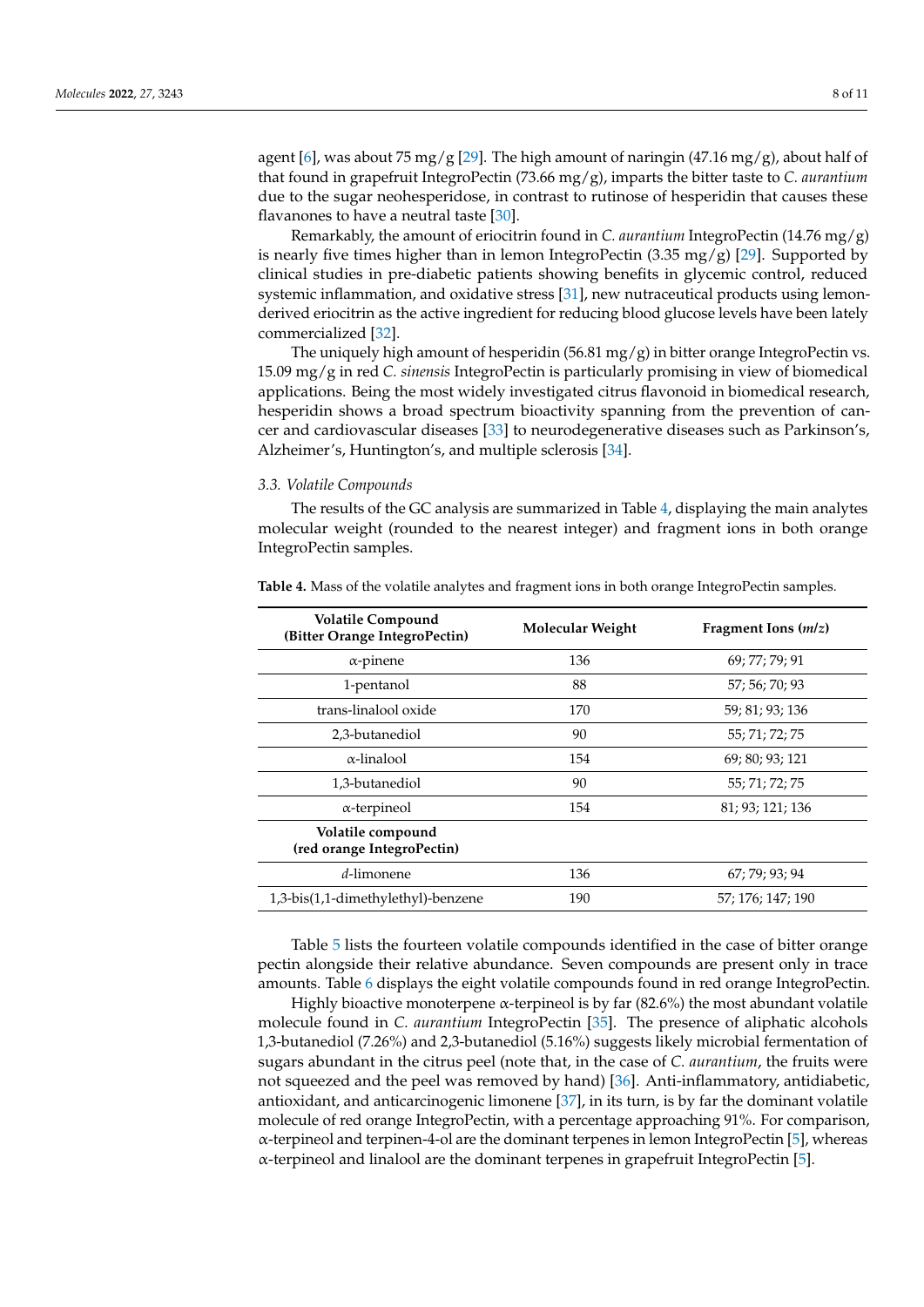| Compound               | Area (%) |
|------------------------|----------|
| $\alpha$ -pinene       | 1.45     |
| 1-pentanol             | 1.33     |
| trans-linalool oxide   | 1.07     |
| 2,3-butanediol         | 5.16     |
| $\alpha$ -linalool     | 1.17     |
| 1,3 butanediol         | 7.26     |
| $\alpha$ -terpineol    | 82.56    |
| Compound in trace      |          |
| 4-hydroxy-2-butanone   | -        |
| d-limonene             |          |
| 1-hexanol              |          |
| 3-hexen-1-ol           |          |
| terpinen-4-ol          |          |
| phenylethyl alcohol    |          |
| $p$ -menthane-1,8-diol |          |

<span id="page-8-0"></span>**Table 5.** Volatile compounds in bitter orange IntegroPectin.

<span id="page-8-1"></span>**Table 6.** Volatile compounds in red orange IntegroPectin.

| Compound                           | Area $(\% )$ |
|------------------------------------|--------------|
| d-limonene                         | 90.71        |
| 1,3-bis(1,1-dimethylethyl)-benzene | 2.49         |
| 2,3-butaniedol                     | 0.32         |
| $\alpha$ -linalool                 | 1.05         |
| 1,3 butaniedol                     | 5.43         |
| Compound in trace                  |              |
| 2,6-dimethyl-nonanol               |              |
| terpinen-4-ol                      |              |
| phenylethyl alcohol                | -            |
|                                    |              |

## **4. Conclusions**

The DRIFT, HPLC–MS and SPME-GC/MS analyses of red ("blood") and bitter orange IntegroPectin reveal that these new orange pectins are comprised of pectin rich in RG-I hairy regions functionalized with citrus flavonoids and terpenes. IntegroPectin from bitter orange is high methoxyl, whereas blood IntegroPectin is low methoxyl pectin. Following the first investigation of bioproducts obtainable from HC-based extraction of *Citrus sinensis* industrial biowaste [\[4\]](#page-9-3), the new citrus pectins obtained from bitter orange and red orange contain high amounts of hesperidin and naringin, with a uniquely high amount of flavonoids in *C. aurantium* IntegroPectin. Limonene is the dominant volatile compound found in *C. sinensis* red orange IntegroPectin. On the other hand, bitter orange IntegroPectin contains a high amount of α-terpineol. These new orange pectins, sustainably sourced using only water and electricity, can be used to produce biocompatible and antimicrobial films similar to what happens with grapefruit and lemon IntegroPectin, having broad-scope antimicrobial properties [\[38\]](#page-10-25). Given the wide-ranging and powerful biological activities of pectin [\[39\]](#page-10-26), citrus flavonoids, and terpenes [\[40\]](#page-10-27), the application potential of these new orange pectins might range from neuro- and cardiovascular protection to oral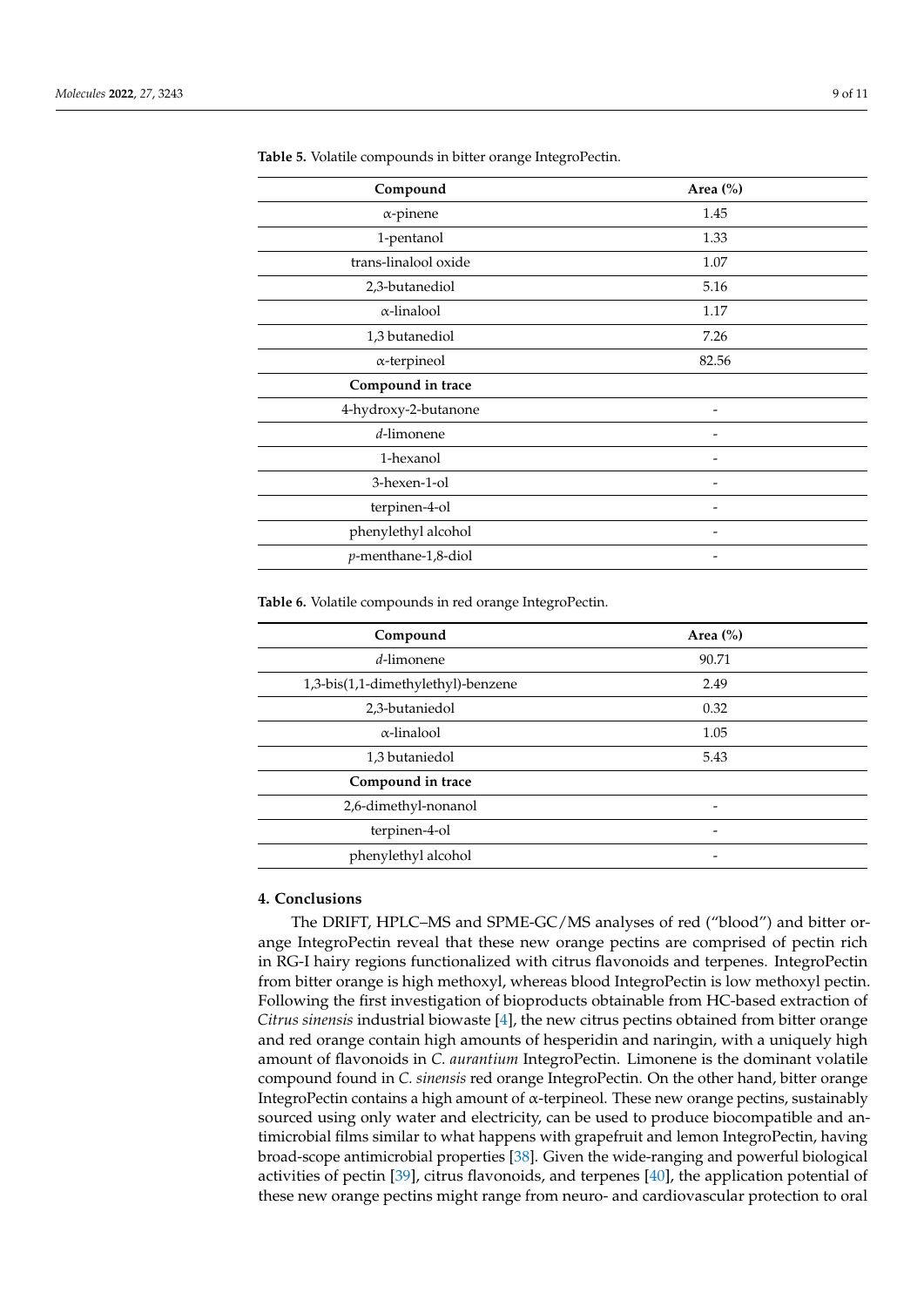hygiene. Forthcoming studies will unveil the first biological properties of these new pectins derived by the most widely harvested citrus fruit.

**Supplementary Materials:** The following supporting information can be downloaded at: [https:](https://www.mdpi.com/article/10.3390/molecules27103243/s1) [//www.mdpi.com/article/10.3390/molecules27103243/s1,](https://www.mdpi.com/article/10.3390/molecules27103243/s1) Figure S1: Bitter orange IntegroPectin (left) and red orange IntegroPectin (right) after the extraction with aqueous EtOH at room temperature; Figure S2. Chromatogram of bitter orange IntegroPectin extract. Figure S3. Bitter orange IntegroPectin extract: mass spectra of naringenin (a), naringin (b), and eriocitrin (c). Figure S4. Bitter orange IntegroPectin extract: mass spectra of hesperidin (a), and caffeic acid (b). Figure S5. Chromatogram of red orange IntegroPectin. Figure S6. Red orange IntegroPectin extract: mass spectra of naringin (a), gallic acid (b), and hesperidin (c).

**Author Contributions:** Conceptualization, R.C., L.M.I., A.S. and M.P.; methodology, M.S., F.M., L.A., A.R.G., L.M.I., A.S., A.F. and G.A.; validation, M.S., L.M.I. and G.A.; formal analysis, L.M.I., A.F. and G.A.; investigation, A.S., L.A., A.R.G., A.F. and M.S.; resources, M.P., F.M., L.M.I. and G.A.; data curation, L.M.I. and G.A.; writing—original draft preparation, M.P.; writing—review and editing, R.C. and L.M.I.; supervision, L.M.I., R.C., G.A. and F.M. All authors have read and agreed to the published version of the manuscript.

**Funding:** This research received no external funding. A.S. is grateful to Italy's Ministry of Research for a PhD grant under the D.M. 1061/2021 Ph.D. program.

**Institutional Review Board Statement:** Not relevant to this study.

**Informed Consent Statement:** Not relevant to this study.

**Data Availability Statement:** All spectra are available by contacting the corresponding authors.

**Acknowledgments:** We thank OPAC Campisi Società Cooperativa Agricola (Siracusa, Italy) for a generous gift of waste blood orange peel from which the corresponding IntegroPectin was extracted.

**Conflicts of Interest:** The authors declare no conflict of interest.

## **References**

- <span id="page-9-0"></span>1. Seisun, D.; Zalesny, N. Strides in food texture and hydrocolloids. *Food Hydrocoll.* **2021**, *117*, 106575. [\[CrossRef\]](http://doi.org/10.1016/j.foodhyd.2020.106575)
- <span id="page-9-1"></span>2. Ciriminna, R.; Fidalgo, A.; Scurria, A.; Ilharco, L.M.; Pagliaro, M. Pectin: New science and forthcoming applications of the most valued hydrocolloid. *Food Hydrocoll.* **2022**, *127*, 107483. [\[CrossRef\]](http://doi.org/10.1016/j.foodhyd.2022.107483)
- <span id="page-9-2"></span>3. Albanese, L.; Meneguzzo, F. *Hydrodynamic Cavitation Technologies: A Pathway to More Sustainable, Healthier Beverages, and Food Supply Chains, Processing and Sustainability of Beverages*; Grumezescu, A.M., Holban, A.M., Eds.; Woodhead Publishing: London, UK, 2019; pp. 319–372. [\[CrossRef\]](http://doi.org/10.1016/b978-0-12-815259-1.00010-0)
- <span id="page-9-3"></span>4. Meneguzzo, F.; Brunetti, C.; Fidalgo, A.; Ciriminna, R.; Delisi, R.; Albanese, L.; Zabini, F.; Gori, A.; Nascimento, L.B.d.S.; de Carlo, A.; et al. Real-scale integral valorization of waste orange peel via hydrodynamic cavitation. *Processes* **2019**, *7*, 581. [\[CrossRef\]](http://doi.org/10.3390/pr7090581)
- <span id="page-9-4"></span>5. Scurria, A.; Sciortino, M.; Presentato, A.; Lino, C.; Piacenza, E.; Albanese, L.; Zabini, F.; Meneguzzo, F.; Nuzzo, D.; Pagliaro, M.; et al. Volatile compounds of lemon and grapefruit IntegroPectin. *Molecules* **2021**, *26*, 51. [\[CrossRef\]](http://doi.org/10.3390/molecules26010051) [\[PubMed\]](http://www.ncbi.nlm.nih.gov/pubmed/33374383)
- <span id="page-9-5"></span>6. Presentato, A.; Piacenza, E.; Scurria, A.; Albanese, L.; Zabini, F.; Meneguzzo, F.; Nuzzo, D.; Pagliaro, M.; Martino, D.C.; Alduina, R.; et al. A new water-soluble bactericidal agent for the treatment of infections caused by Gram-positive and Gram-negative bacterial strains. *Antibiotics* **2020**, *9*, 586. [\[CrossRef\]](http://doi.org/10.3390/antibiotics9090586) [\[PubMed\]](http://www.ncbi.nlm.nih.gov/pubmed/32911640)
- <span id="page-9-6"></span>7. Wang, W.; Wu, X.; Chantapakul, T.; Wang, D.; Zhang, S.; Ma, X.; Ding, T.; Ye, X.; Liu, D. Acoustic cavitation assisted extraction of pectin from waste grapefruit peels: A green two-stage approach and its general mechanism. *Food Res. Int.* **2017**, *102*, 101–110. [\[CrossRef\]](http://doi.org/10.1016/j.foodres.2017.09.087) [\[PubMed\]](http://www.ncbi.nlm.nih.gov/pubmed/29195928)
- <span id="page-9-7"></span>8. Ciriminna, R.; Chavarría-Hernández, N.; Hernández, A.R.; Pagliaro, M. Pectin: A new perspective from the biorefinery standpoint. *Biofuels Bioprod. Biorefining* **2015**, *9*, 368–377. [\[CrossRef\]](http://doi.org/10.1002/bbb.1551)
- <span id="page-9-8"></span>9. Russo, M.; Bonaccorsi, I.L.; Arigò, A.; Cacciola, F.; de Gara, L.; Dugo, P.; Mondello, L. Blood orange (*Citrus sinensis*) as a rich source of nutraceuticals: Investigation of bioactive compounds in different parts of the fruit by HPLC-PDA/MS. *Nat. Prod. Res.* **2021**, *35*, 4606–4610. [\[CrossRef\]](http://doi.org/10.1080/14786419.2019.1696329)
- <span id="page-9-9"></span>10. Karoui, I.J.; Marzouk, B. Characterization of bioactive compounds in Tunisian bitter orange (*Citrus aurantium* L.) peel and juice and determination of their antioxidant activities. *BioMed Res. Int.* **2013**, *2013*, 345415. [\[CrossRef\]](http://doi.org/10.1155/2013/345415)
- <span id="page-9-10"></span>11. Sawalha, S.M.S.; Arráez-Román, D.; Segura-Carretero, A.; Fernández-Gutiérrez, A. Quantification of main phenolic compounds in sweet and bitter orange peel using CE–MS/MS. *Food Chem.* **2009**, *116*, 567–574. [\[CrossRef\]](http://doi.org/10.1016/j.foodchem.2009.03.003)
- <span id="page-9-11"></span>12. Stohs, S.J. Safety, efficacy, and mechanistic studies regarding *Citrus aurantium* (bitter orange) extract and *p*-synephrine. *Phytother. Res.* **2017**, *31*, 1463–1474. [\[CrossRef\]](http://doi.org/10.1002/ptr.5879) [\[PubMed\]](http://www.ncbi.nlm.nih.gov/pubmed/28752649)